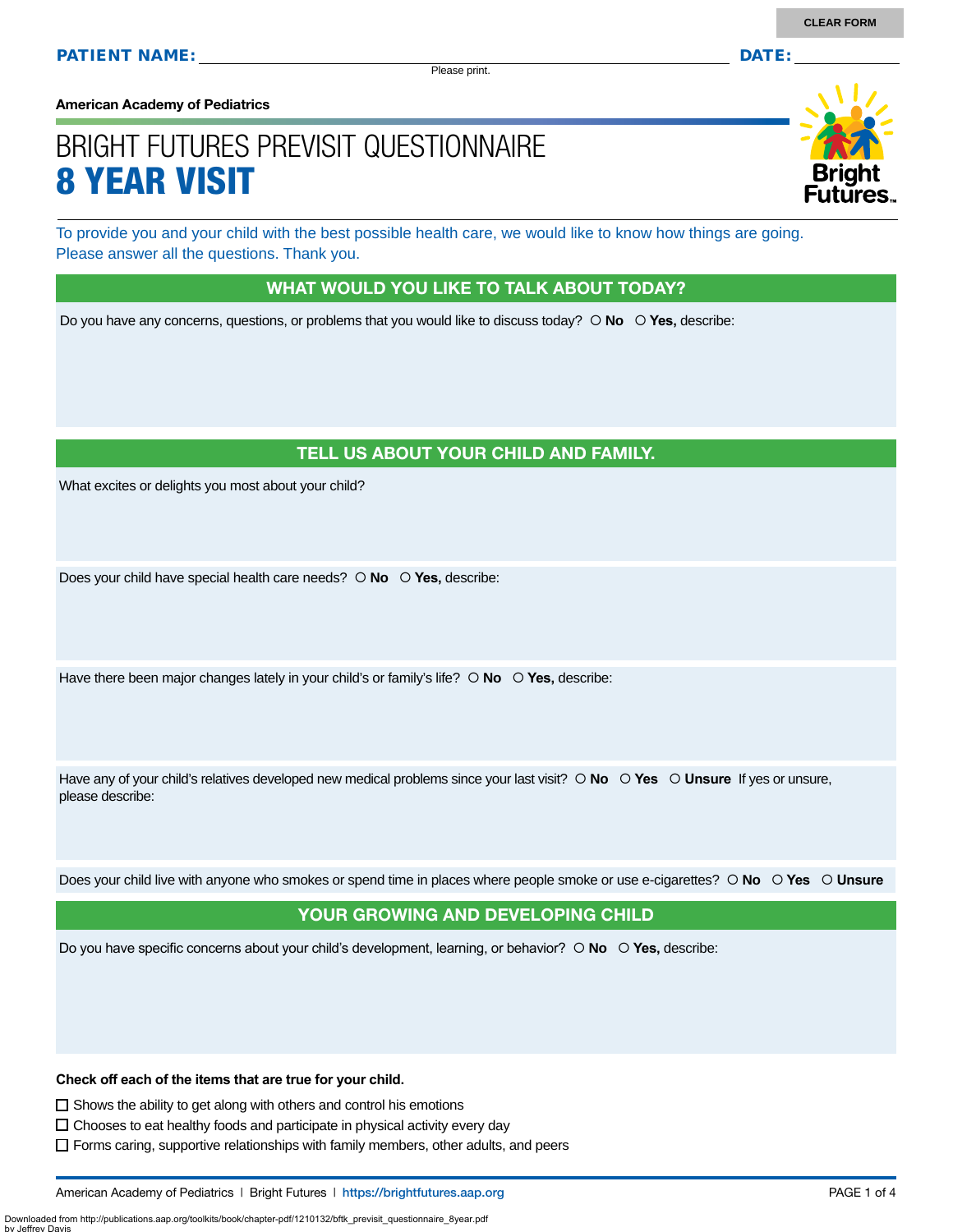## 8 YEAR VISIT

### RISK ASSESSMENT

| Anemia<br><b>Dyslipidemia</b> | Does your child's diet include iron-rich foods, such as meat, iron-fortified cereals, or beans?                                                                                                          | O Yes         | $O$ No        | O Unsure |
|-------------------------------|----------------------------------------------------------------------------------------------------------------------------------------------------------------------------------------------------------|---------------|---------------|----------|
|                               | Does your child eat a vegetarian diet (does not eat red meat, chicken, fish, or seafood)?                                                                                                                | $\bigcirc$ No | O Yes         | O Unsure |
|                               | If your child is a vegetarian (does not eat red meat, chicken, fish, or seafood), does your child<br>take an iron supplement?                                                                            | O Yes         | $\circ$ No    | O Unsure |
|                               | Do you ever struggle to put food on the table?                                                                                                                                                           | O No          | O Yes         | O Unsure |
|                               | Does your child have parents, grandparents, or aunts or uncles who have had a stroke or<br>heart problem before age 55 (male) or 65 (female)?                                                            | O No          | O Yes         | O Unsure |
|                               | Does your child have a parent with elevated blood cholesterol level (240 mg/dL or higher) or<br>who is taking cholesterol medication?                                                                    | O No          | O Yes         | O Unsure |
| <b>Oral health</b>            | Does your child's primary water source contain fluoride?                                                                                                                                                 | O Yes         | $\bigcirc$ No | O Unsure |
|                               | Was your child or any household member born in, or has he or she traveled to, a country<br>where tuberculosis is common (this includes countries in Africa, Asia, Latin America, and<br>Eastern Europe)? | O No          | O Yes         | O Unsure |
| <b>Tuberculosis</b>           | Has your child had close contact with a person who has tuberculosis disease or who has had<br>a positive tuberculosis test result?                                                                       | $\bigcirc$ No | O Yes         | O Unsure |
|                               | Is your child infected with HIV?                                                                                                                                                                         | O No          | O Yes         | O Unsure |

### ANTICIPATORY GUIDANCE

#### How are things going for you, your child, and your family?

#### YOUR FAMILY'S HEALTH AND WELL-BEING

| <b>Neighborhood and Family Violence</b>                                                                            |               |        |
|--------------------------------------------------------------------------------------------------------------------|---------------|--------|
| Are there frequent reports of violence in your community or school?                                                | $O$ No        | O Yes  |
| Has your child ever been bullied or hurt physically by someone?                                                    | $O$ No        | O Yes  |
| Has your child ever bullied or been aggressive with others?                                                        | $O$ No        | O Yes  |
| Have you talked with your child about how to get help and who to call if there is an emergency?                    | O Yes         | O No   |
| Has your child ever told you she was touched in a way that made her uncomfortable or on her private parts?         | O No          | O Yes  |
| <b>Food Security</b>                                                                                               |               |        |
| Within the past 12 months, were you ever worried whether your food would run out before you got money to buy more? | $O$ No        | O Yes  |
| Within the past 12 months, did the food you bought not last, and you did not have money to get more?               | $\circ$ No    | O Yes  |
| <b>Alcohol and Drugs</b>                                                                                           |               |        |
| Is there anyone in your child's life whose alcohol or drug use concerns you?                                       | $\bigcirc$ No | O Yes  |
| <b>Harm From the Internet</b>                                                                                      |               |        |
| Do you supervise your child's Internet use?                                                                        | O Yes         | O No   |
| Do you have rules about Internet use?                                                                              | O Yes         | $O$ No |
| Do you use safety filters on computers, tablets, and smartphones?                                                  | O Yes         | $O$ No |
| <b>Emotional Security and Self-esteem</b>                                                                          |               |        |
| Does your child usually seem happy?                                                                                | O Yes         | $O$ No |
| Are there things your child is really good at doing or is proud of?                                                | O Yes         | $O$ No |
| <b>Connectedness With Family and Peers</b>                                                                         |               |        |
| Does your family get along well with each other?                                                                   | O Yes         | O No   |
| Does your family do things together?                                                                               | O Yes         | O No   |
|                                                                                                                    |               |        |

Downloaded from http://publications.aap.org/toolkits/book/chapter-pdf/1210132/bftk\_previsit\_questionnaire\_8year.pdf

by Jeffrey I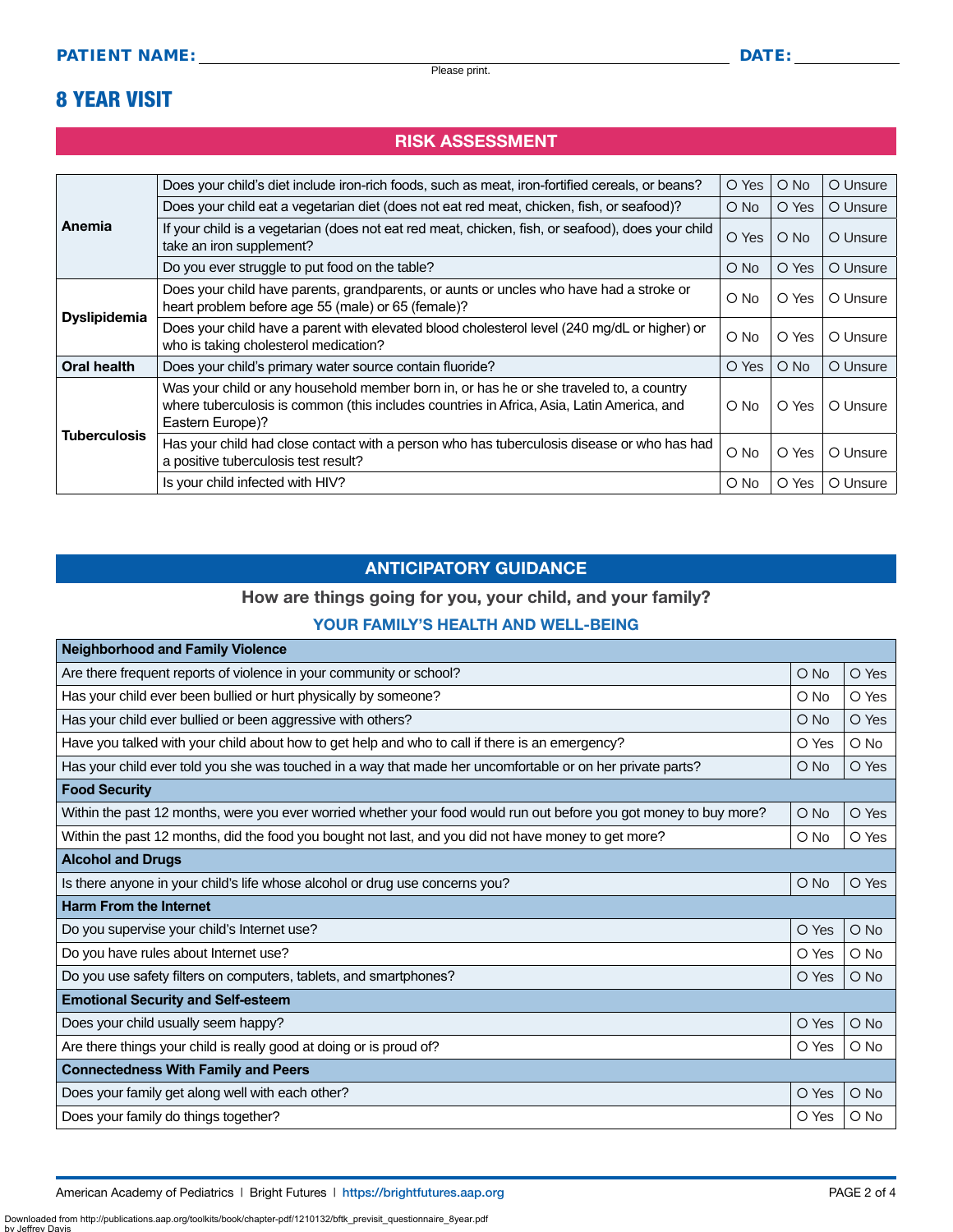Please print.

# 8 YEAR VISIT

#### YOUR CHILD'S DEVELOPMENT

| Does your child have chores or responsibilities at home?                               |            | $O$ No        |
|----------------------------------------------------------------------------------------|------------|---------------|
| Do you have clear rules and expectations for your child?                               |            | $O$ No        |
| When your child breaks the rules, are you consistent with consequences and discipline? |            | $\bigcirc$ No |
| Do you let your child know when he is doing a good job?                                | O Yes      | $\bigcirc$ No |
| Does your child frequently have worries?                                               | $O$ No     | O Yes         |
| Does your child have problems dealing with anger or frustration?                       | $\circ$ No | O Yes         |
| Do you help your child control her anger, deal with worries, and solve problems?       |            | $O$ No        |
| Have you talked with your child about how his body will change during puberty?         |            | $\circ$ No    |

#### **SCHOOL**

| Is your child doing well in school?                                | O Yes         | O No   |
|--------------------------------------------------------------------|---------------|--------|
| Has your child missed more than 2 days of school in any month?     | $\bigcirc$ No | O Yes  |
| Does your child have any difficulties at school or get extra help? | $O$ No        | O Yes  |
| Does your child like school?                                       | O Yes         | $O$ No |
| Does your child have friends at school?                            | O Yes         | $O$ No |
| Is your child involved in after-school activities?                 | O Yes         | O No   |

#### STAYING HEALTHY

| <b>Healthy Teeth</b>                                                                                                                                      |            |               |
|-----------------------------------------------------------------------------------------------------------------------------------------------------------|------------|---------------|
| Does your child brush his teeth twice a day?                                                                                                              | O Yes      | $O$ No        |
| Does your child see the dentist twice a year?                                                                                                             | O Yes      | $O$ No        |
| Does your child use a mouth guard when playing contact sports?                                                                                            | O Yes      | $O$ No        |
| <b>Nutrition</b>                                                                                                                                          |            |               |
| Do you have any concerns about your child's weight or eating habits?                                                                                      | O No       | O Yes         |
| Do you have any concerns about your child's eating? This includes drinking enough milk and eating vegetables and fruits.                                  | O No       | O Yes         |
| Does your child drink or eat 3 servings of dairy foods, such as milk, cheese, or yogurt, a day?                                                           | O Yes      | $O$ No        |
| Do you eat meals together as a family?                                                                                                                    | O Yes      | $O$ No        |
| Does your child drink soda, juice, or other sweetened drinks?                                                                                             | O No       | O Yes         |
| Does your child eat breakfast every day?                                                                                                                  | O Yes      | $O$ No        |
| <b>Physical Activity</b>                                                                                                                                  |            |               |
| Is your child physically active at least 1 hour every day? This includes running, playing sports, or active play with friends.                            | O Yes      | $O$ No        |
| How much time every day does your child spend watching TV, playing video games, or using computers, tablets, or<br>smartphones (not counting schoolwork)? |            | hours         |
| Does your child have a TV or an Internet-connected device in his bedroom?                                                                                 | O No       | O Yes         |
| Has your family made a family media use plan to help everyone balance time spent on media with other family and<br>personal activities?                   | O Yes      | $O$ No        |
| Does your child have a regular bedtime?                                                                                                                   | O Yes      | $\bigcirc$ No |
| Does your child have trouble going to sleep or does he wake up during the night?                                                                          | $\circ$ No | O Yes         |

Downloaded from http://publications.aap.org/toolkits/book/chapter-pdf/1210132/bftk\_previsit\_questionnaire\_8year.pdf

by Jeffrey Da